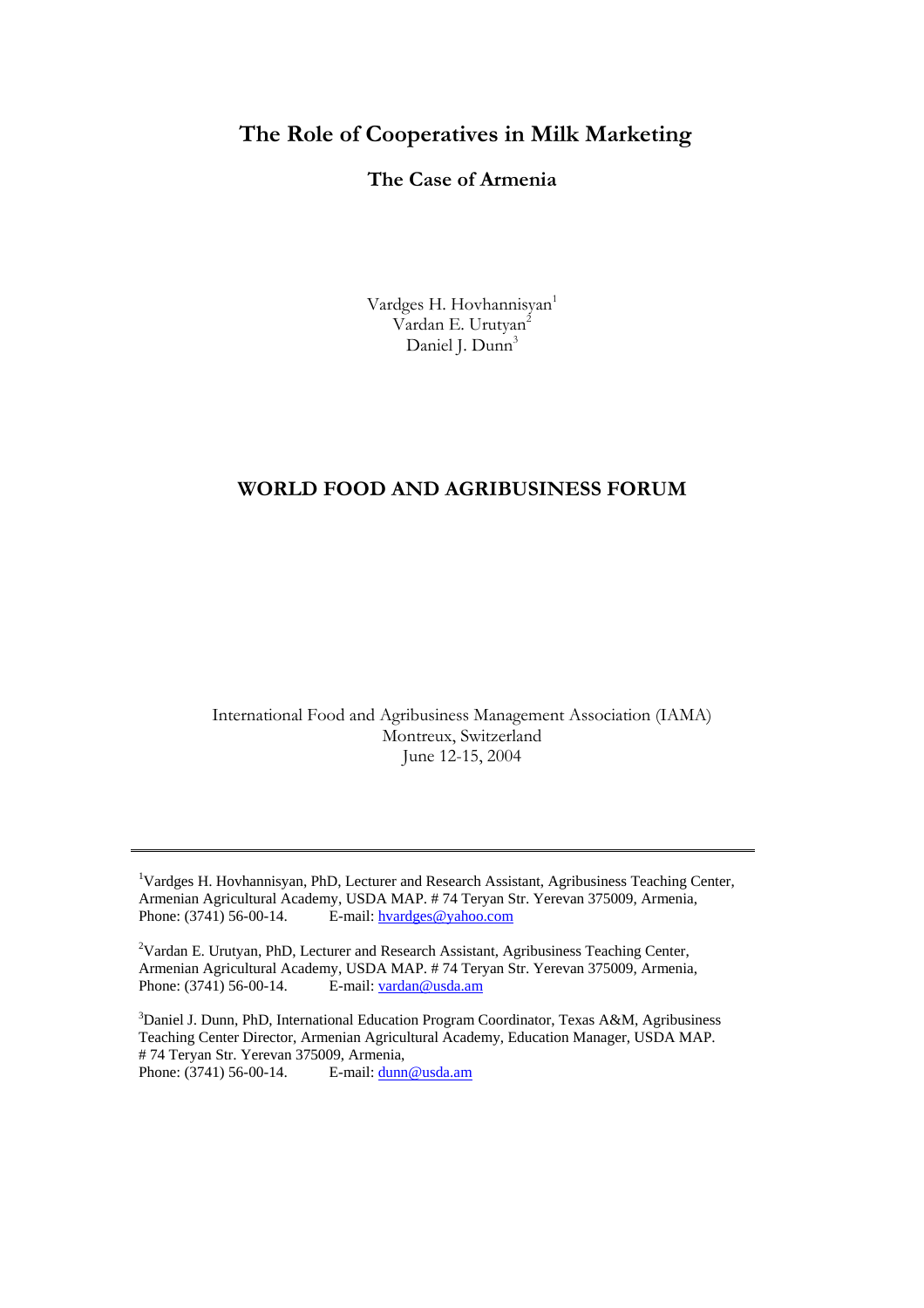### **ABSTRACT**

This research study identifies and measures the benefits of the marketing cooperatives created in the Republic of Armenia with the support of the U.S. Department of Agriculture Marketing Assistance Program(MAP). It analyzes the importance of marketing cooperatives to the member farmers by revealing and presenting the possible benefits farmers would not obtain by acting on their own. Empirical results from surveying cooperative members are used to test the hypothesis that milk marketing cooperatives are beneficial for farmers utilizing their services. Based on our findings certain recommendations are made to extend the cooperative activity over other aspects of agricultural field.

**Key words**: *cooperative, milk marketing, benefits, cooperative member, performance* 

## **INTRODUCTION**

The Republic of Armenia is situated in the southern part of the Caucasus and shares borders with Turkey, Iran, Georgia and Azerbaijan. It is a mountainous, land-locked country with an area of  $29,800 \text{km}^2$ .

 A very high degree of integration into the Soviet economy induced economic collapse during the transition period. In result the share of Armenian agriculture in GDP increased up to 40%. The break-up of collective agriculture in Armenia resulted in over 330,000 diversified farms (Ghazaryan 2001, 11), with lack of suitable machinery and equipment, water for irrigation and knowledge of good farming practices.

Among the problems the selling of agricultural products is the most formidable one because of the following reasons:

First, a decline in population, their purchasing power led to a decline in food consumption. Levels of food consumption for a large percentage of the population fell far below the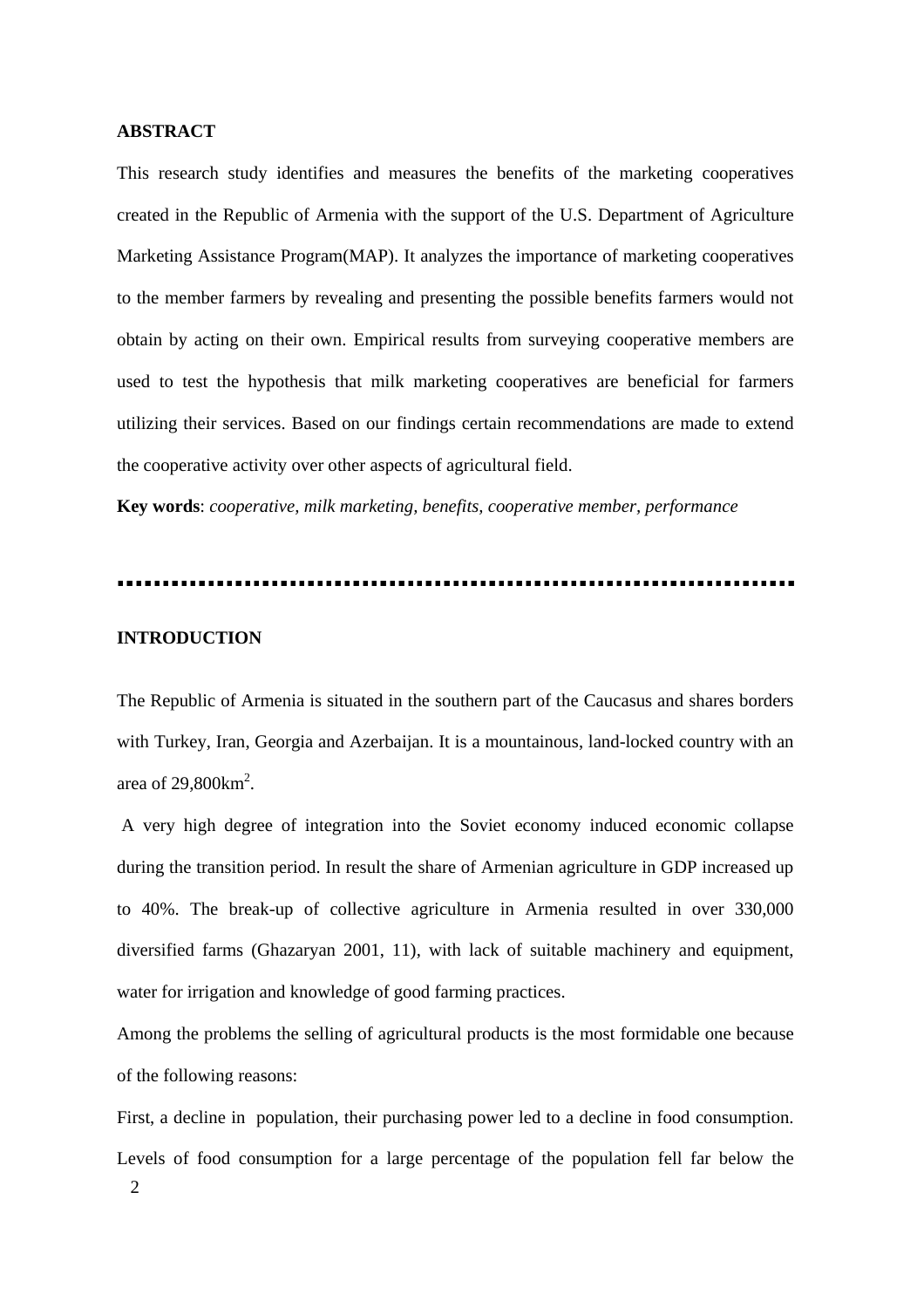poverty line. Food represented about 70% of expenditures in poor households, but such expenditures still cover less than the cost of the minimum food basket for 44% of Armenians (Ghazaryan, 2002, 15). Secondly, after losing the traditional state procurement channels small farms are handling products on their own. Moreover, there are not any agricultural wholesale markets in Armenia, instead there are some retail markets, monopolized by some reseller groups (Voskanyan, 2002, 34).

We focused our research on milk marketing because it presents the biggest problem due to three important characteristics that set it apart from other farm products. Out of them we would like to single out several characteristics we believe are most important. First and foremost, milk is more perishable than other farm products (unlike most agricultural products, in its fluid form it can be stored only a few days).

The second differentiating property is the flow nature of milk. While most agricultural products are being harvested once a year and may be stored for later sales, milk is normally harvested twice a day.

Finally, supply and demand of milk is counter-cyclical over the year.

These facts put an Armenian individual farmer acting on his own at competitive disadvantage when dealing with only a few relatively large processors.

A survey conducted in 1999-2000 revealed that 93% of the respondents were encountering difficulties in marketing of agricultural products. The same survey revealed that more than half of the respondents would be willing to cooperate someway in milk selling (Sarukhanyan, 2002, 8)

Taking into consideration all the above mentioned facts, the USDA MAP initiated creation of milk marketing cooperatives. Understanding the importance of the fact that cooperatives should be self-driven and not dictated by an aid agency and that farmers need to cooperate on the grounds of common economic interests, USDA began its initial talks with interested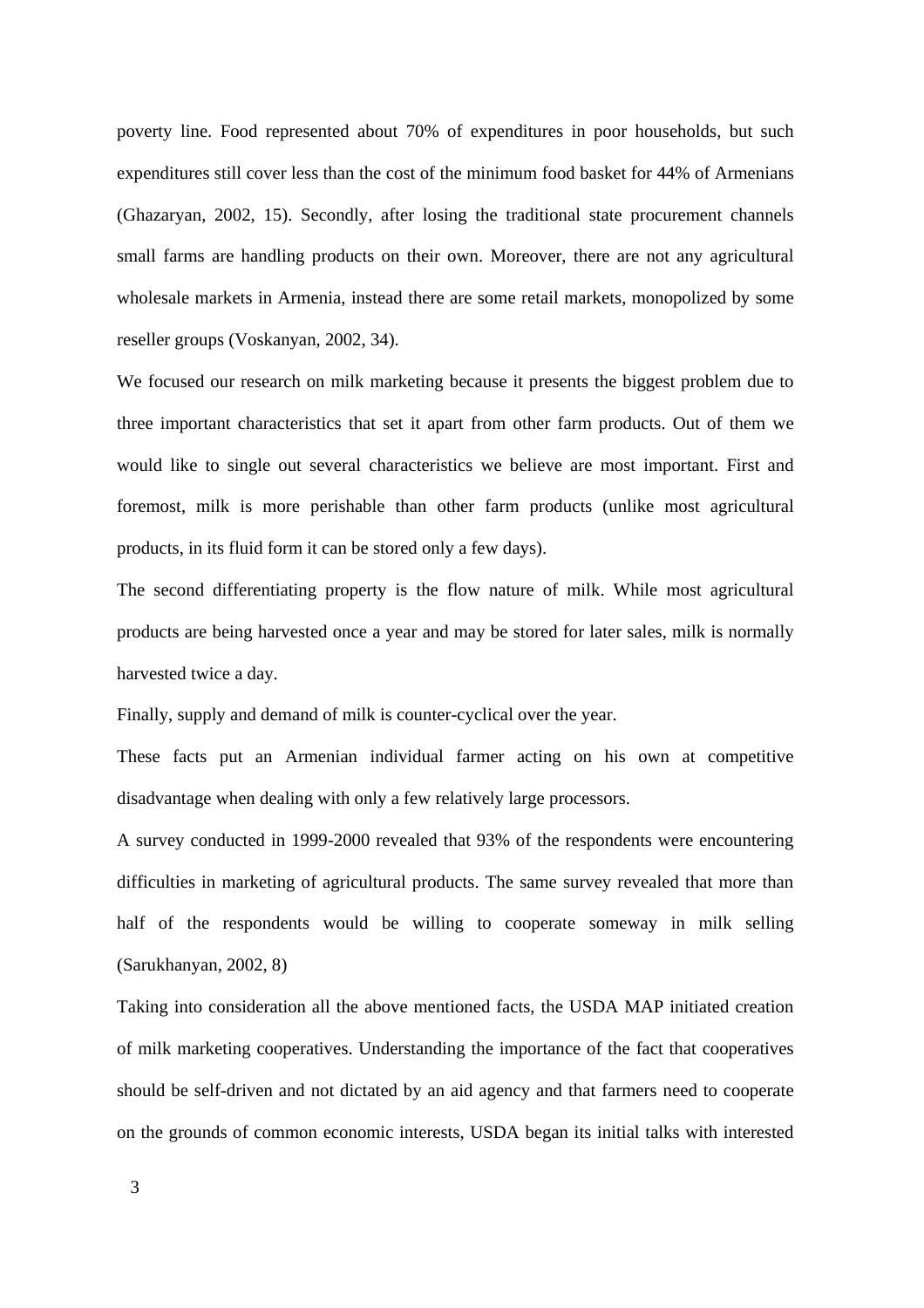farmers. The USDA MAP played a crucial role as an external facilitator in creating Armenian milk marketing cooperatives. Cooling tanks were provided to cooperatives, which enabled farmers to collect and keep milk for more than one day and hand to processors (J. Cocks, 2003, 5)

By December 31 of 2003 there were registered 15 milk marketing cooperatives.

## **OBJECTIVES**

The primary objectives of this paper are to:

- 1. Describe the current situation prevailing in Armenian agriculture and present the actual problems.
- 2. Conduct performance and efficiency analyses of milk marketing cooperatives established with the support of the USDA Marketing Assistance Program in Armenia.
- 3. Propose the creation of new marketing cooperatives as a way toward sustainable value creation in food and supply chain.

#### **DATA DESCRIPTION**

Data used in this analysis were collected through the survey within the scope of the research funded by Foundation of Applied Research and Agribusiness (FARA). Several ATC students and two faculty members participated in surveys conducted in milk marketing cooperatives. The survey focused on cooperative member farmers and managers with the aim of revealing the benefits and limitations of cooperatives for people who use them. From 15 cooperatives the surveys were implemented for 7, because the others were created just very recently and their performance couldn't provide basis for comparison analysis. Of the total number of 1332 member farmers 120 people were surveyed, which is explained in part by the difficulty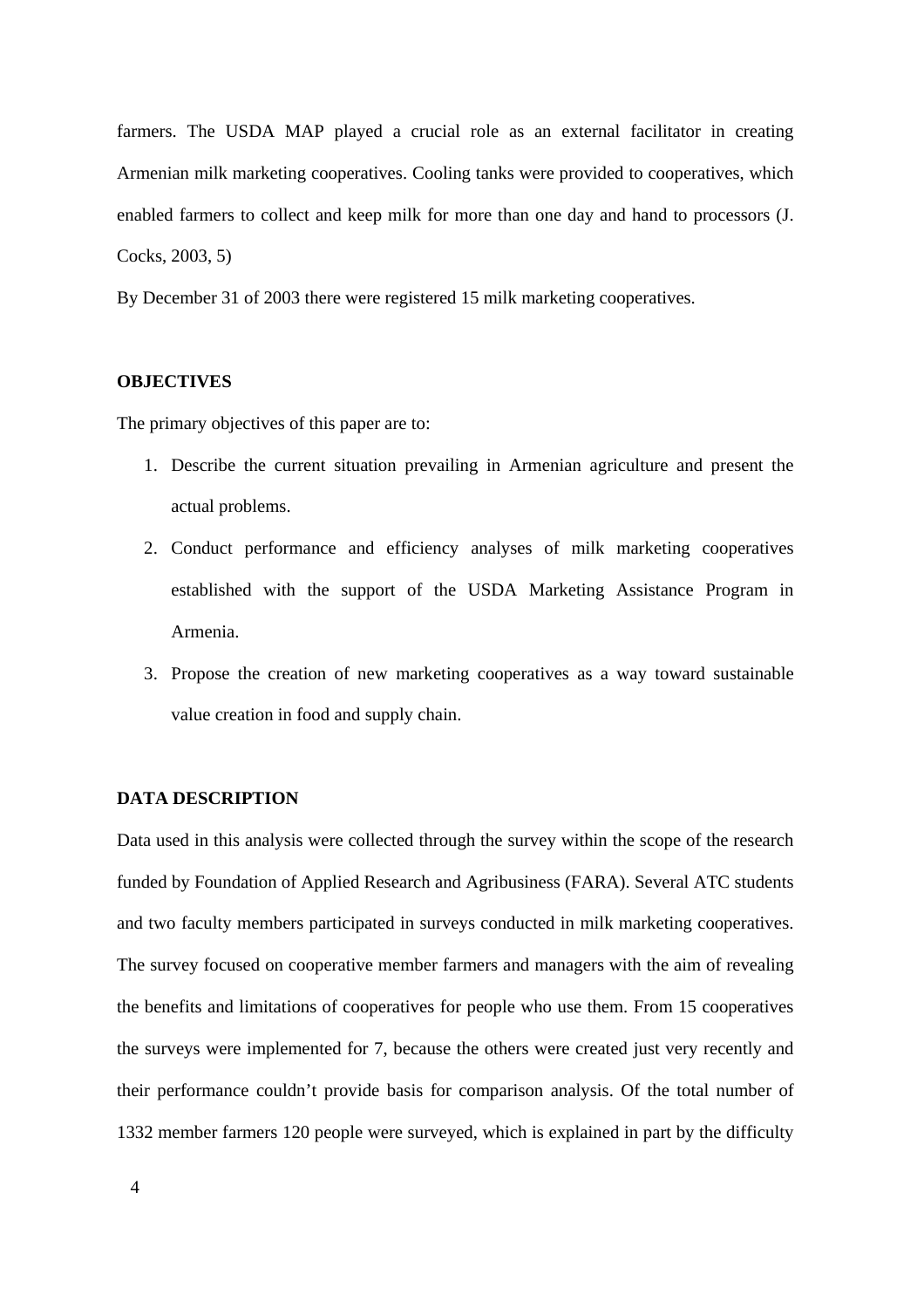of surveying farmers who were busy on their farmlands. The final screening resulted in 103 survey instruments being usable for the analysis. It took us on average 2 visits per cooperative to fully complete the survey. The sampling plan is developed according to cost basis approach, using the random and proportional sampling statistical method. We also interviewed the managers of above-mentioned cooperatives with the aim of revealing the problems and perspectives related to cooperatives. Questionnaires were composed of closeend and open-end questions designed to collect information we identified through a thorough review of cooperative and business literature (Timothy 2003, 178, Stafford 1985, 47, Adrian 2001, 22) and through meetings with Agribusiness Teaching Center (ATC) faculty and extension specialists of Armenian Agricultural Academy (AAA). The survey instrument asked farmers to respond to a variety of questions relating to their membership, the reason they became members of cooperatives, the number of their cattle before and after the cooperative activity, the proportion of income received from milk sales in their overall income, daily milk production volume, farmers' intent to remain as a cooperative member and the like questions for the sake of uncovering to what extent coops have facilitated the achievement of those goals farmers pursued by gaining membership to coops. Overall, our ultimate goal is to indicate whether cooperatives in comparison with individual farmer performance are more efficient and worth continuing their operations or not.

### **ANALYSIS AND RESULTS**

Farmers surveyed have almost unanimously (95%) reported that a major benefit of a marketing cooperative business is to achieve an assured market for their products. 4% percent of farmers mentioned higher prices they perceived cooperatives provided to member farmers and the remaining 1% valued reliable payments most.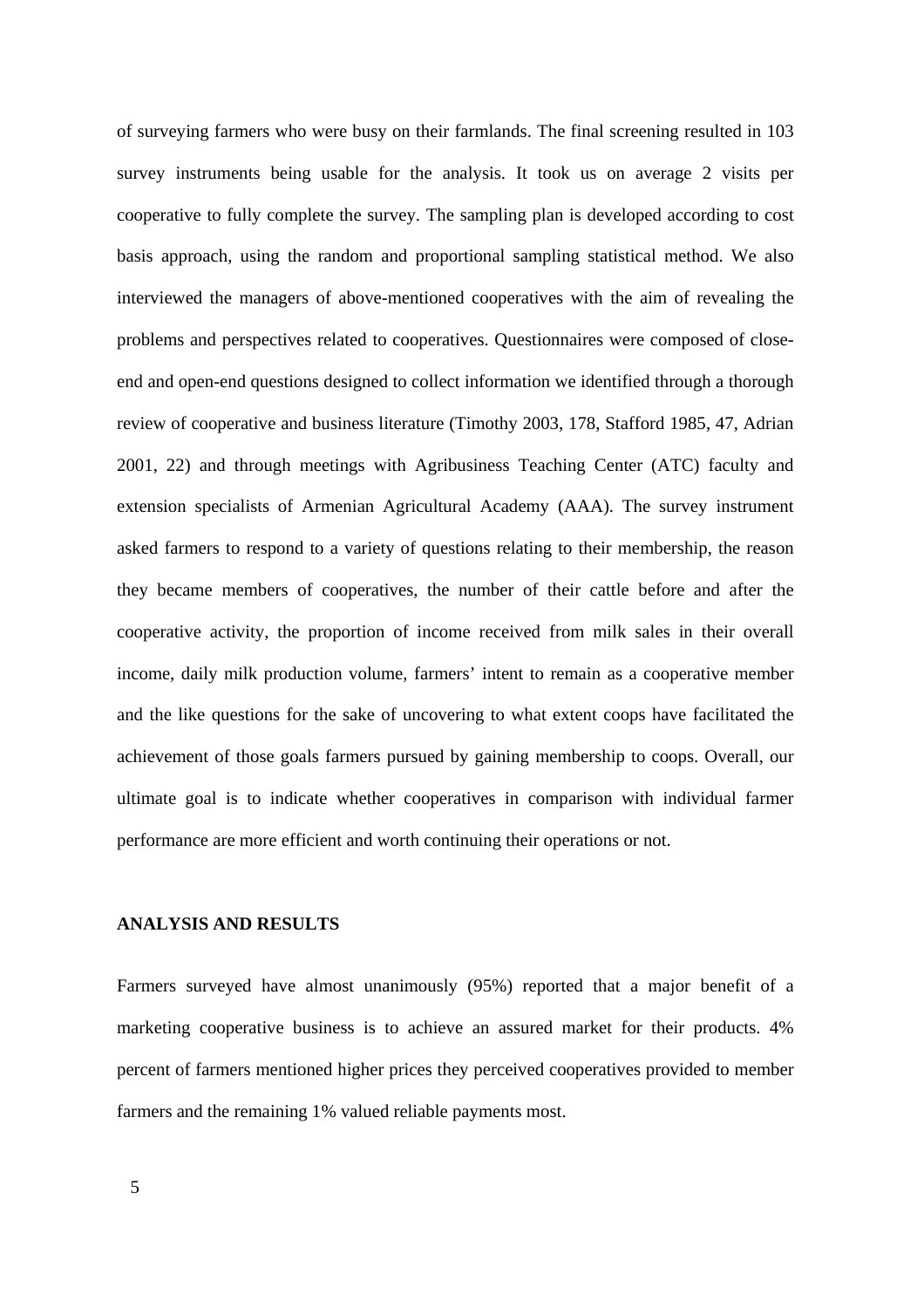In the result of our interviews with cooperative managers we further observed that milk processors (buyers of milk) are more willing to deal with cooperatives when procuring raw milk because:

- First and foremost, it is not feasible for the processors to collect milk from each individual because of high collecting costs.
- Second, cooperatives provide stable high quality milk because cooling tanks allow for longer storage of milk and cooperatives test the milk quality on a daily basis (28% of surveyed farmers have had occasions of being refused to sell to cooperatives because of low milk quality).
- Third, cooperatives are more stable quantity suppliers. In this sense Armenian dairy processors, as any other producers, want to assure year round stable supply of milk, to keep their production going.

Having kept in mind that not all cooperative benefits are tangible or direct, within the scope of our research we attempted to quantify the most important benefits which are measurable and make some value judgments about immeasurable benefits (such as coops' effect on milk price levels).

Data were analyzed using general descriptive statistics analysis. The major findings are the following.

| $N = 103$                                               | Min  | <b>Max</b> | <b>Mean</b> | <b>St. Deviation</b> |
|---------------------------------------------------------|------|------------|-------------|----------------------|
| Number of cows after joining the coop                   | 1.0  | 70.0       | 4.7         | 4.1                  |
| Number of cows before joining the coop                  | 0.0  | 46         | 4.5         | 7.0                  |
| Average daily production of member farmers (Lit.)       | 11.0 | 286.0      | 53          | 45.2                 |
| Milk sold to the cooperative daily (Lit.)               | 7.0  | 282.0      | 36.6        | 46.4                 |
| Home consumed milk of coop members (Lit.)               | 4.0  | 34.0       | 16.4        | 8.1                  |
| Average daily production before joining the coop (Lit.) | 0.0  | 120.0      | 32.3        | 27.5                 |
| Daily sold milk before joining the coop (Lit.)          | 0.0  | 100.0      | 18.6        | 27                   |

\* N is the Sample Size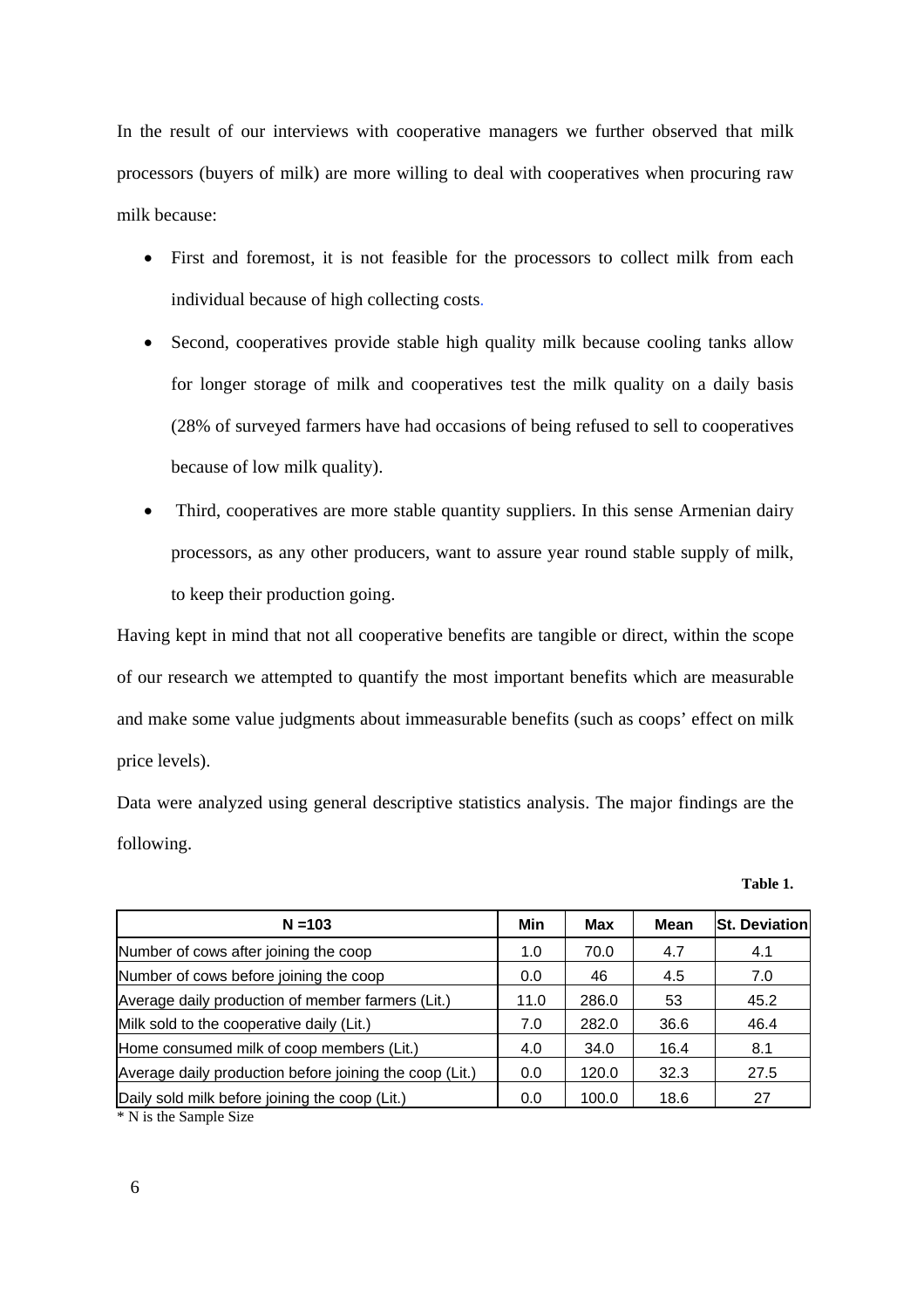As is visible from the table 1, the average number of cows per farmer after joining the cooperative has increased from 4.5 to 4.7 (4%). Meanwhile, the standard deviation decreased from 7.0 to 4.1 (41%). This implies that polarization of the number of cows among farmers decreased appreciably.

Due to a moderate increase in average number of cows, the average daily milk production increased from 32.3 to 53 litters (64%). This comes to certify that member farmers faced milk productivity growth which may be explained in part by services rendered to member farmers like implementation of artificial insemination, sanitation programs, support in acquiring of feed, veterinary services, seminars, consultations, etc.

In parallel with milk productivity growth, the share of sold milk through cooperatives has also increased. According to indicators presented in table 1, before the cooperative activity farmers sold 57.6% of their milk, while through cooperatives they sold about 69% of entire milk.



Source: Cooperative Membership Records, Survey Findings.

7 It's obvious that over years the number of cows has increased. Meanwhile, at the time of establishment, cooperatives had 5.3 cows per farmer and this measure was only 3.3 in 2003. This implies that in the successive years smaller farmers gained membership to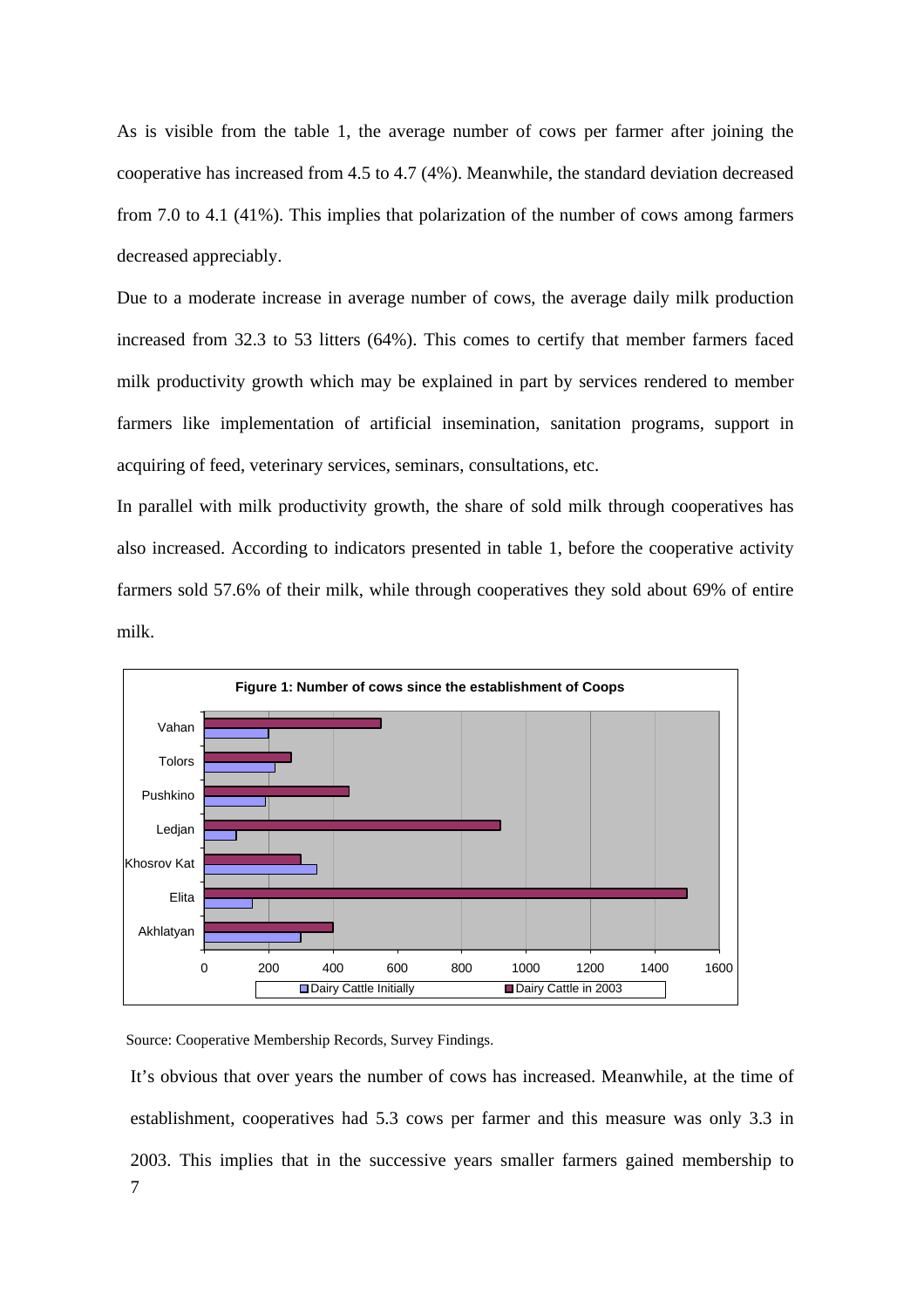cooperatives. Massive increase in the number of cows has been recorded in Ledjan and Elita Cooperatives. The number of cows in the aforementioned coops has increased 9 and 10 times respectively, while the other coops showed 4 times growth of this indicator (See Figure 1).



Source: Cooperative Membership Records.

Perhaps the most important indicator of cooperative effectiveness as opposed to individual farming is the dynamics of the number of coop members. On average, the number of members in the observed cooperatives has increased by 5 times. Particularly, in Ledjan and Elita cooperatives the number of members has increased 16 and 10 times respectively, while in the rest of the surveyed coops this measure increased 6 times (See Figure 2).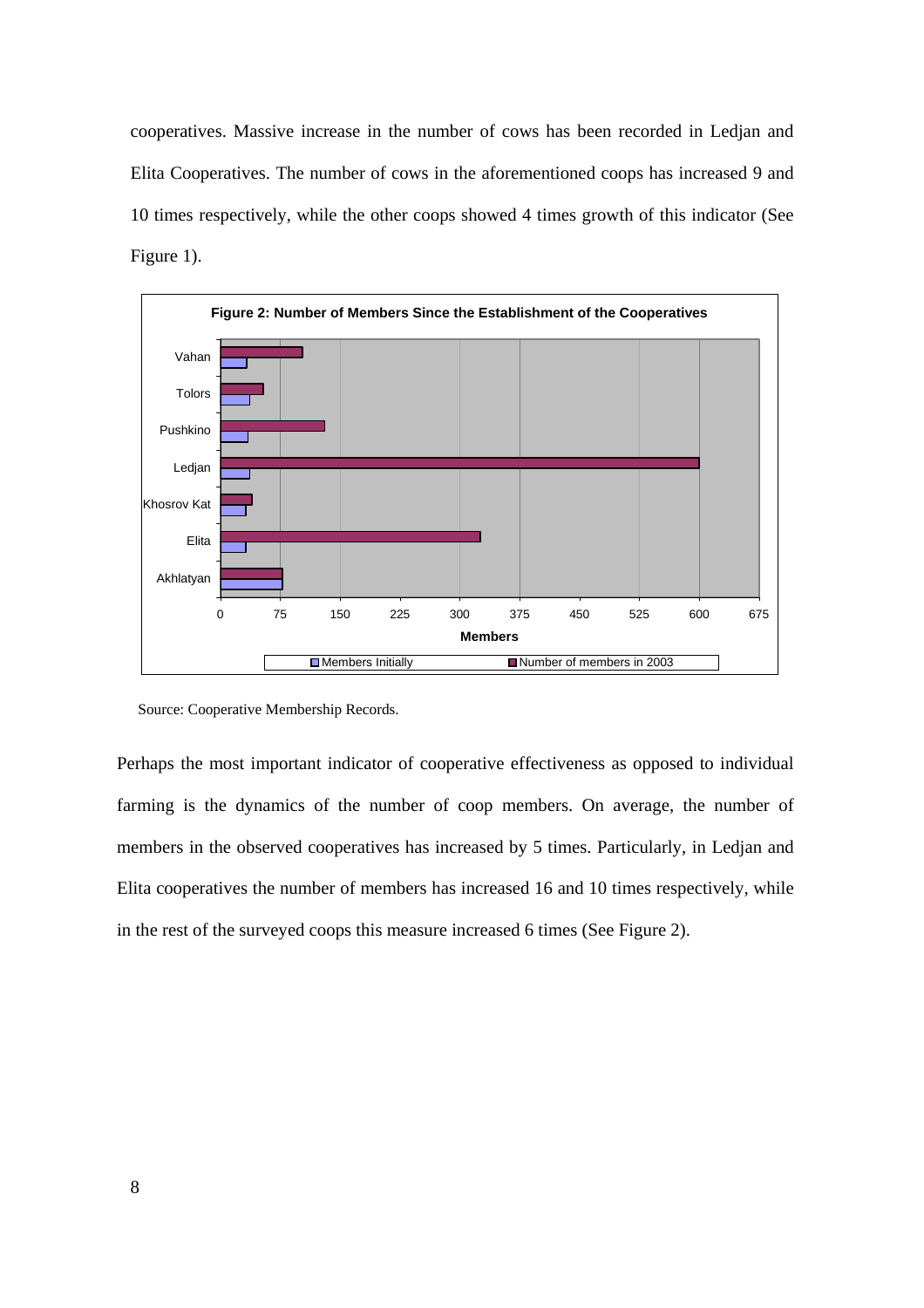

Source: Income and Expenses Statement of Cooperatives, 2001,2002,2003 / Extension Department Annual Reports

Figure 3 shows milk collection by cooperatives during 3 years. Almost all cooperatives have recorded sustainable growth in milk collection from 2001 to 2003. Milk collection, particularly in "Elita", "Ledjan" and "Khosrov Kat" coops increased 1.7, 1.6 and 8 times respectively compared to 2002 (See Figure 3). Total milk sold by 7 cooperatives surveyed made up 4,330 metric tons in 2003, 20% more that that of 2002. The stable growth is obvious after looking at milk sales and farmers' payments data (See Figure 4, 5). Total milk sales through the 7 coops in 2003 totaled up to 205,130 thousand AMD (\$363,000), which is 50% more than that of 2002. Elita and Ledjan respectively showed 1.8 and 1.5 times increase in milk sales in 2003 compared to 2002 (See Figure 4, 5). Total payments to member farmers by these 7 cooperatives made up \$333,715 in 2003, which is 1.5 times more than that of 2002.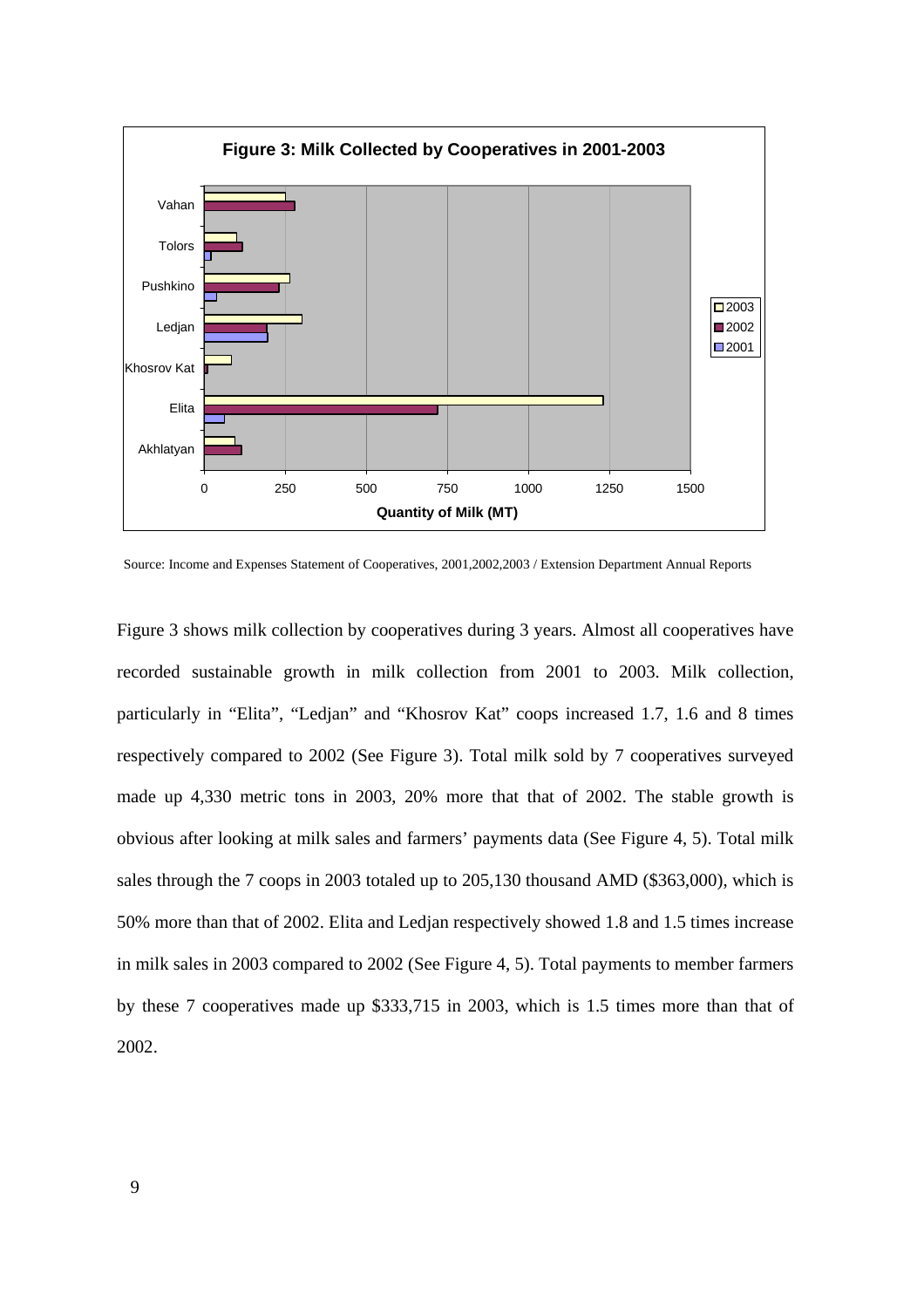

Source: Income and Expenses Statement of Cooperatives, 2001,2002,2003 / Extension Department Annual Reports



Source: Income and Expenses Statement of Cooperatives, 2001,2002,2003 / Extension Department Annual Reports

As far as we could observe farm prices are determined according to "Derived demand" theory, which states that prices of dairy products are determined first after which price of milk sold by cooperative is arrived by subtracting food marketing margin. Farm price in turn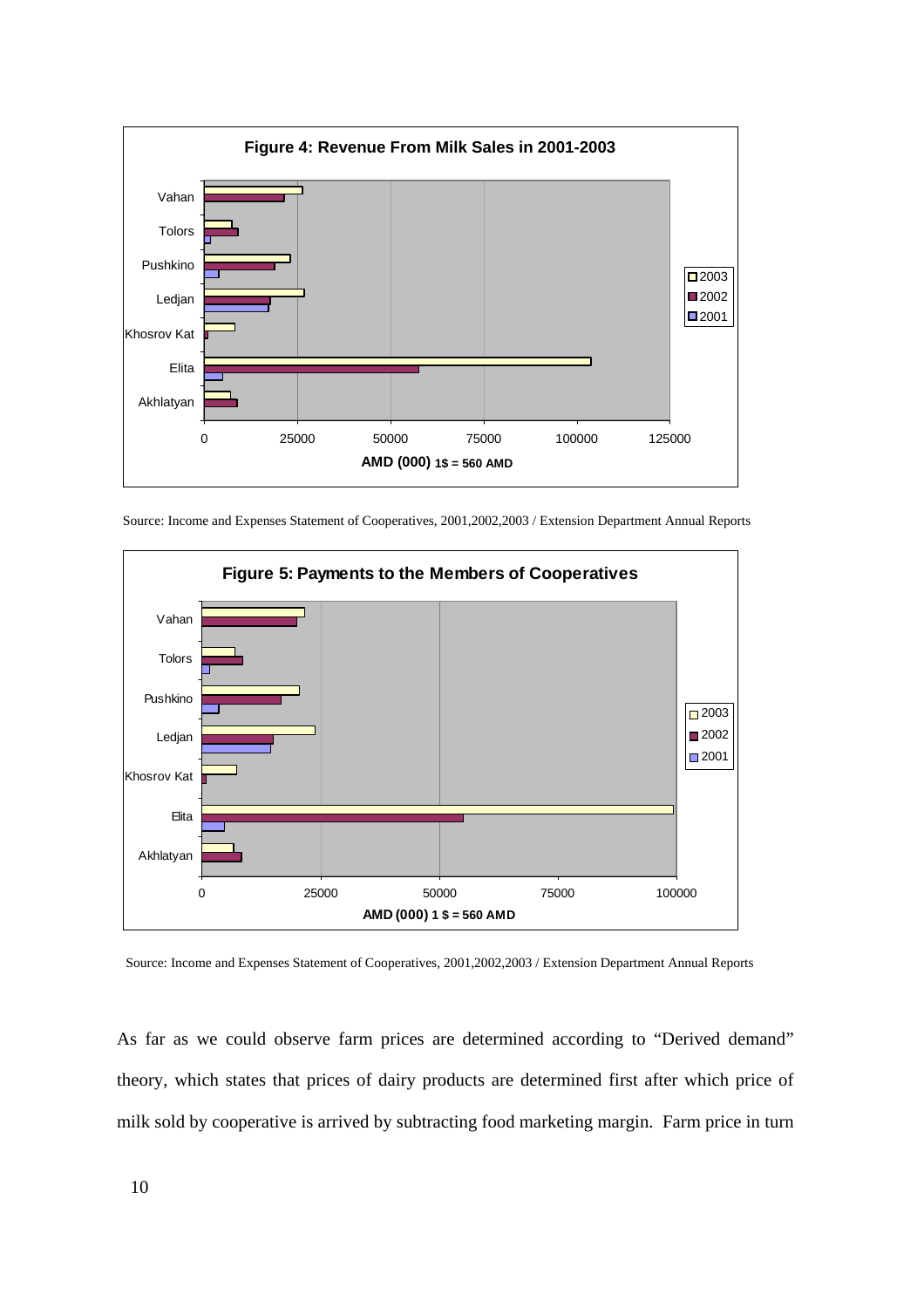is determined by subtracting cooperative margin from the price paid to cooperatives by its buyers.



Source: Income and Expenses Statement of "Vahan" Cooperative, 2002, 2003.



Source: Income and Expense Statement of "Elita" Cooperative, 2002, 2003.

As is visible from figures 5 and 6, taking into account the seasonal price variations, milk price paid by "Vahan" and "Elita" cooperatives in 2003 as compared to that of the previous year increased. Milk production encounters seasonal variation (increase in autumn, winter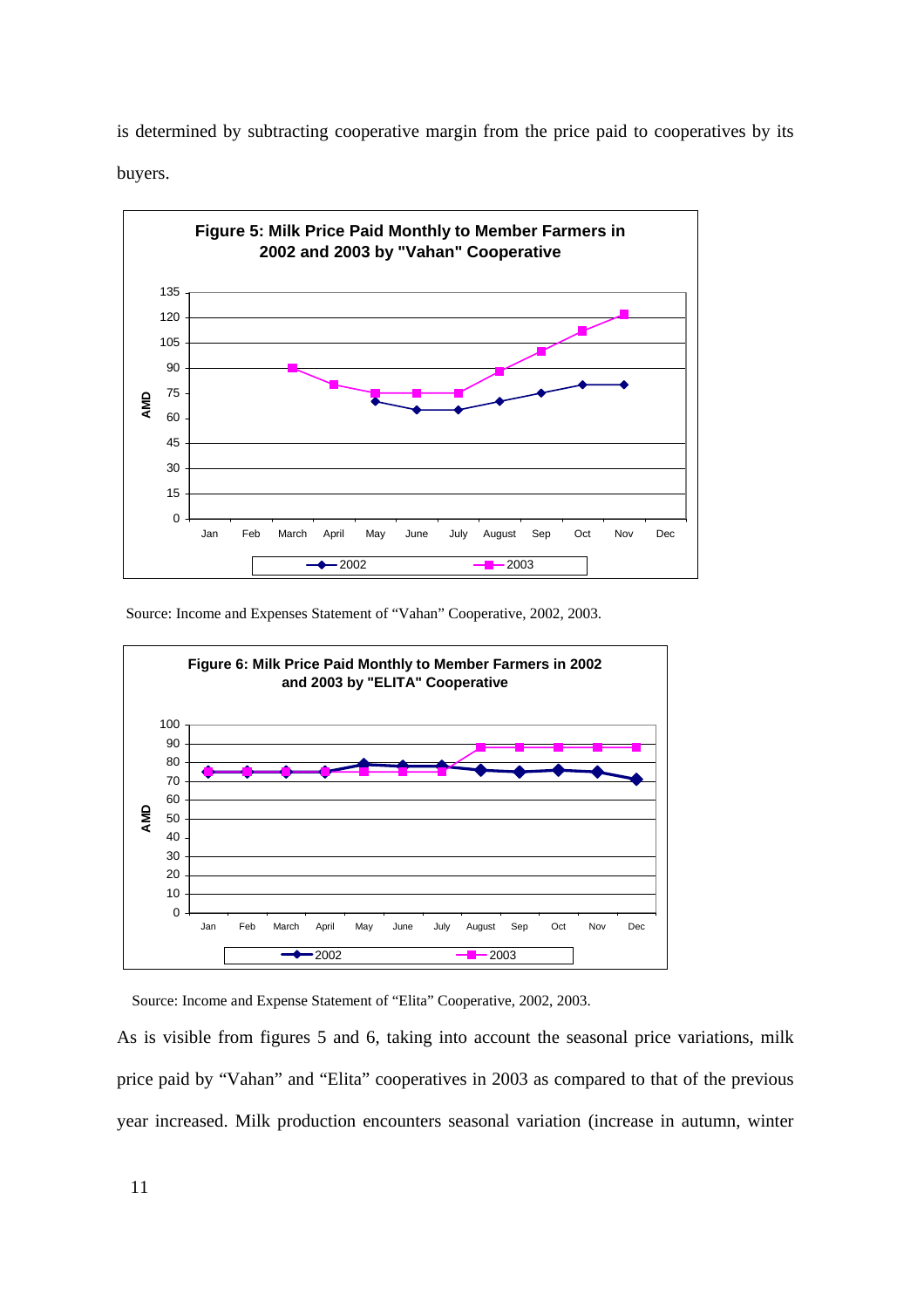and decrease in spring and summer) because Armenian farmers are not used to planning animal parturition.

According to the results of our survey, 88% of farmers used cooperatives to market their milk, while 7 % sell it in the retail market and only 5 % sell directly to processors. What is interesting, the vast majority of surveyed members farmers expressed intention to stay with cooperatives. 30% of respondents would be willing to hand their milk to those offering higher price, while the remaining 70% value loyalty, trust and stability most.

70 % of cooperatives expressed further intentions of engaging themselves in milk processing to capture a greater share of consumer food expenditures.

### **SUMMARY AND CONCLUSIONS**

The results of our research show that there is an increasing trend in cooperative membership and subsequently in number of cows, which is the best indicator of the cooperative efficiency as opposed to individual marketing. Overall Armenian milk marketing cooperatives provide several benefits, among which the increased opportunity of milk sales is valued most by member farmers. In this sense cooperatives put an end to barter among farmers.

During the cooperative action milk production has also increased due to seminars organized by the USDA MAP regarding cattle feeding, artificial insemination, sanitation programs, and support by cooperatives in feed procurement.

Another benefit is that through pooling products of specified grade or quality, marketing cooperatives are better able to market milk to large-scale buyers than individual owners. Putting their efforts together cooperatives can move to distant markets and thus expand their sales opportunities. This is of paramount importance for those cooperatives that have a sole buyer.

All of these measures tend to increase farmers' income.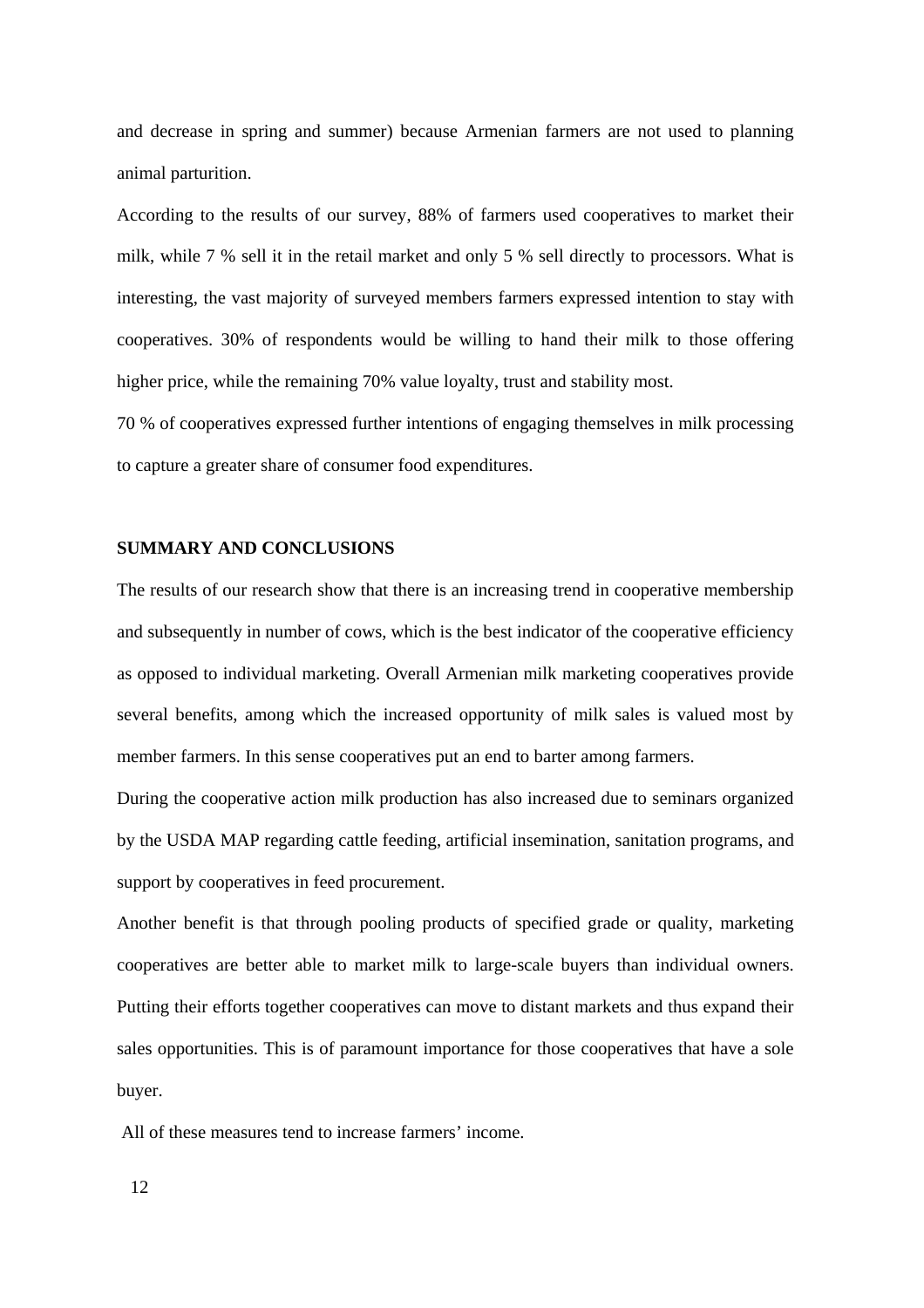In addition to milk marketing, almost all of the cooperatives expressed desire to integrate themselves vertically in milk processing with the aim of capturing greater share of the consumers' food expenditures.

It's worth mentioning that all managers stated the importance of seminars and educational tools to the success of their organizations. The majority of managers noted that they had participated in the "Cooperative Management", "Financial Management in Cooperatives" and "Milk Quality Improvement" seminars carried out by the AAA professors and USDA MAP specialists. However, in their self-assessment lower ratings were noted in the areas of financial management, financial statement analysis, strategic planning, and higher scores were stated for business decision-making and cooperative principles. Our findings indicate that an opportunity exists to reinforce managers' knowledge in the areas of cooperative principles, division of responsibility between managers and the Board, and financial management. The vast majority of managers responded that education and employee training programs of cooperatives were very important.

The results of the research come to advocate for continuing cooperative business and extending their activities over other aspects of the agricultural sphere (technical service, agricultural production, etc.), thus enabling farmers to further integrate themselves in food marketing system and improve their incomes.

## **RESEARCH LIMITATIONS AND EXTENSION**

One should interpret the findings of this research subject to several limitations. Almost all of these limitations arise due to the poor quality of the dataset obtained during the survey. One of the several shortcomings of the dataset is the low level of its representativeness. The direct implication of this is that it might be a lot more useful to allow the member farmers to participate in the process of interviewing the managers, since the answers of the latter might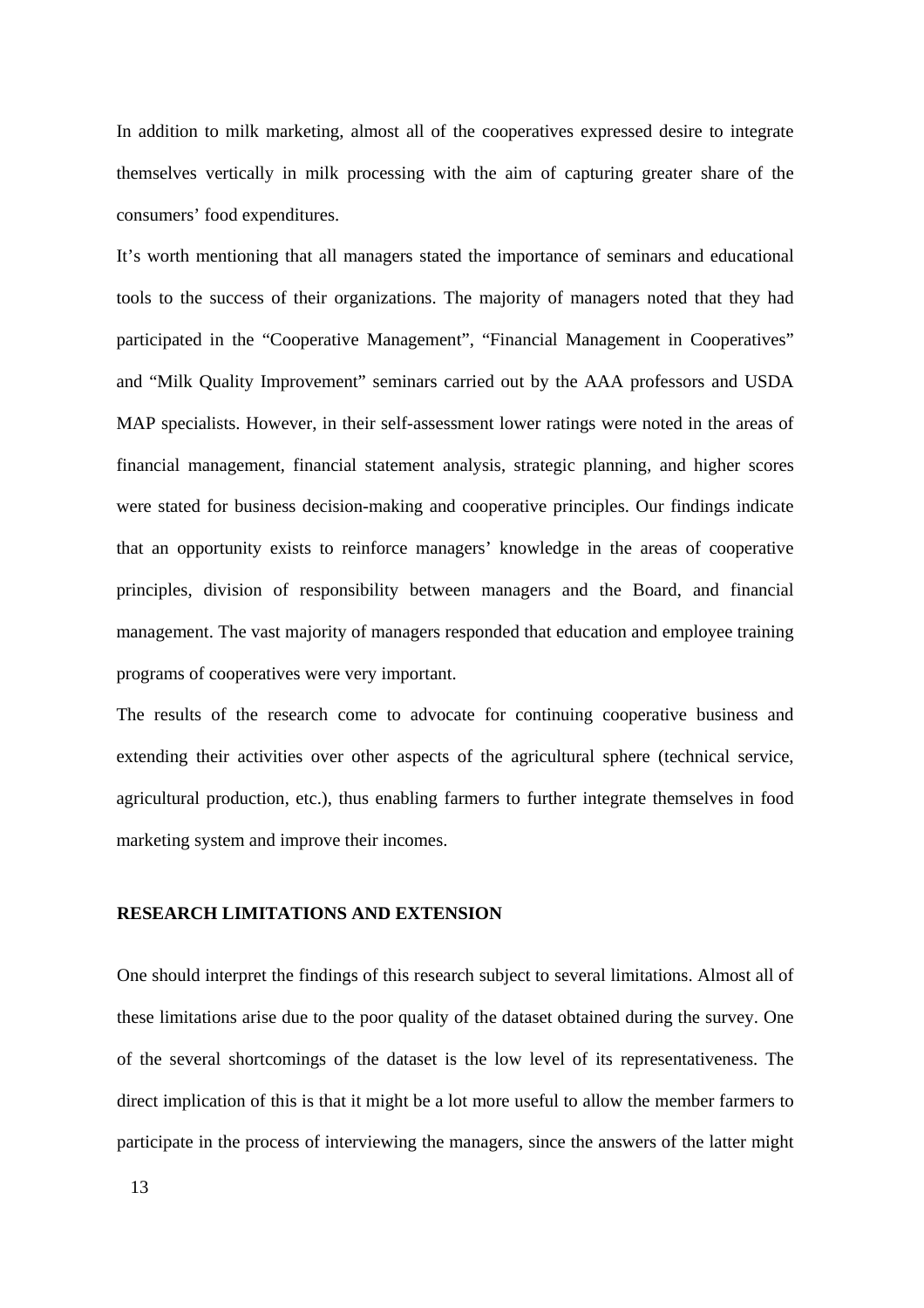result in biased answers. Also, little understanding of member farmers about the cooperatives different activities as well as farmers' low level of education, which is very typical for today's farmers in the Republic of Armenia, lead us to suggest that further research be conducted incorporating farmers with relatively higher level of education in the sample size. It is also worth pointing out that a refinement of the survey instruments that will focus on the relevant and more vital and important issues is a necessity. The increased number of the sample size is a necessity as well.

A thorough consideration aforementioned might lead to collecting better data, which in its turn will result in yielding more reliable and representative results. As such, we strongly recommend taking into account the limitations pointed out above for future researches.

## **Acknowledgements**

The authors are grateful to the U.S. Department of Agriculture Marketing Assistance Project (USDA MAP) and the Foundation of Applied Research and Agribusiness (FARA), particularly to Jeffrey Engels (USDA MAP Director & Coordinator) and Dr. Hrachik Javadyan (Director of FARA) for their valuable contribution. Special thanks to Dr. Verne House (Professor Emeritus in Agricultural Economics at Clemson University, currently – Visiting Professor at the ATC), Rafael Bakhtavoryan (ATC), and Vardan Adamyan (AAA), Ashot Sargsyan (Central Bank of Armenia) for their invaluable comments and encouragement on this research work. We express our true thanks to the Extension Department of the AAA, for providing the needed reports and materials for our research, especially to Dr. Rafael Sarukhanyan (Coordinator of the Cooperative Development Project) for his strong support.